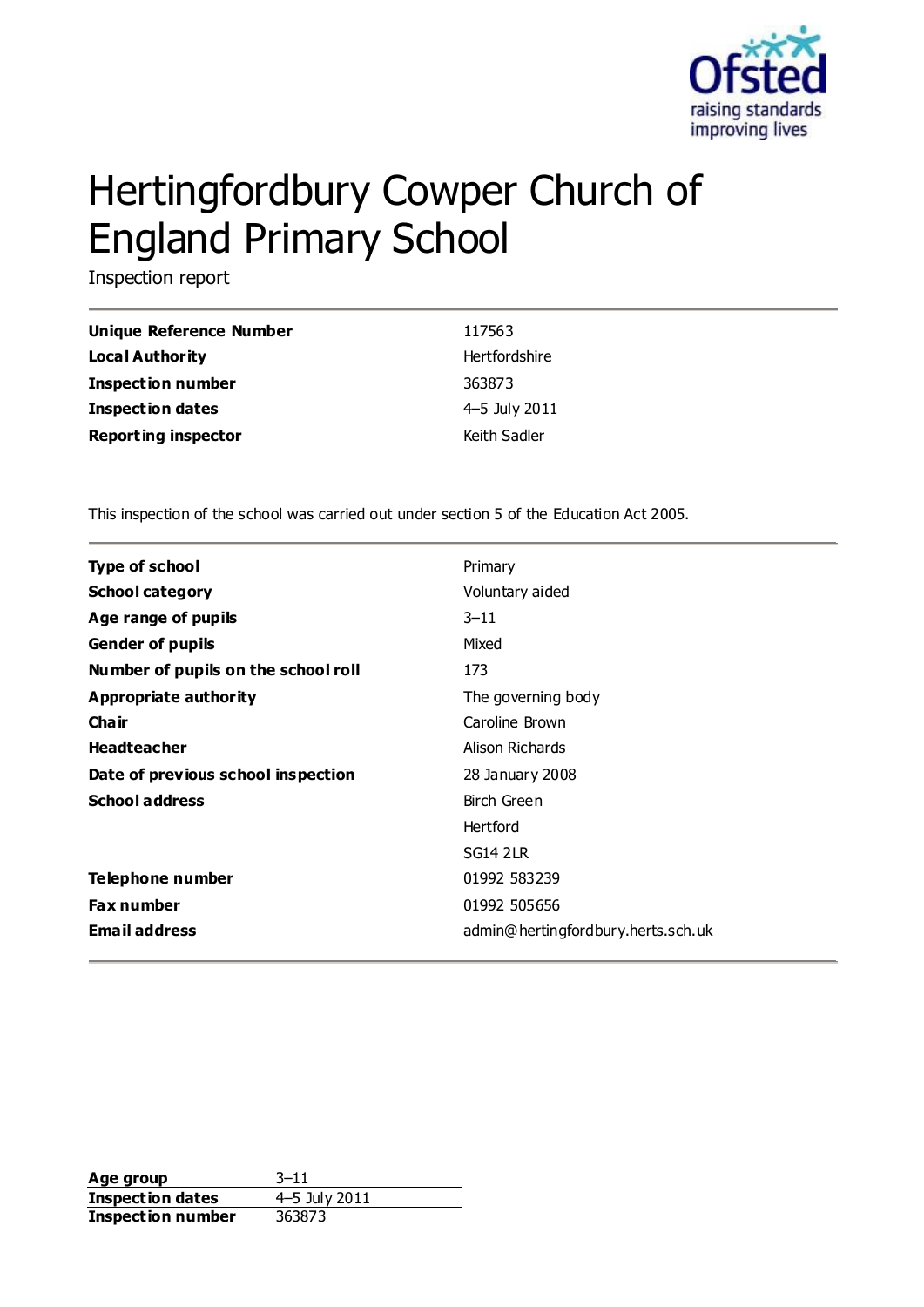The Office for Standards in Education, Children's Services and Skills (Ofsted) regulates and inspects to achieve excellence in the care of children and young people, and in education and skills for learners of all ages. It regulates and inspects childcare and children's social care, and inspects the Children and Family Court Advisory Support Service (Cafcass), schools, colleges, initial teacher training, work-based learning and skills training, adult and community learning, and education and training in prisons and other secure establishments. It assesses council children's services, and inspects services for looked after children, safeguarding and child protection.

Further copies of this report are obtainable from the school. Under the Education Act 2005, the school must provide a copy of this report free of charge to certain categories of people. A charge not exceeding the full cost of reproduction may be made for any other copies supplied.

If you would like a copy of this document in a different format, such as large print or Braille, please telephone 0300 123 4234, or email **[enquiries@ofsted.gov.uk](mailto:enquiries@ofsted.gov.uk)**.

You may copy all or parts of this document for non-commercial educational purposes, as long as you give details of the source and date of publication and do not alter the documentation in any way.

To receive regular email alerts about new publications, including survey reports and school inspection reports, please visit our website and go to 'Subscribe'.

Royal Exchange Buildings St Ann's Square Manchester M2 7LA T: 0300 123 4234 Textphone: 0161 618 8524 E: **[enquiries@ofsted.gov.uk](mailto:enquiries@ofsted.gov.uk)**

W: **[www.ofsted.gov.uk](http://www.ofsted.gov.uk/)**

© Crown copyright 2011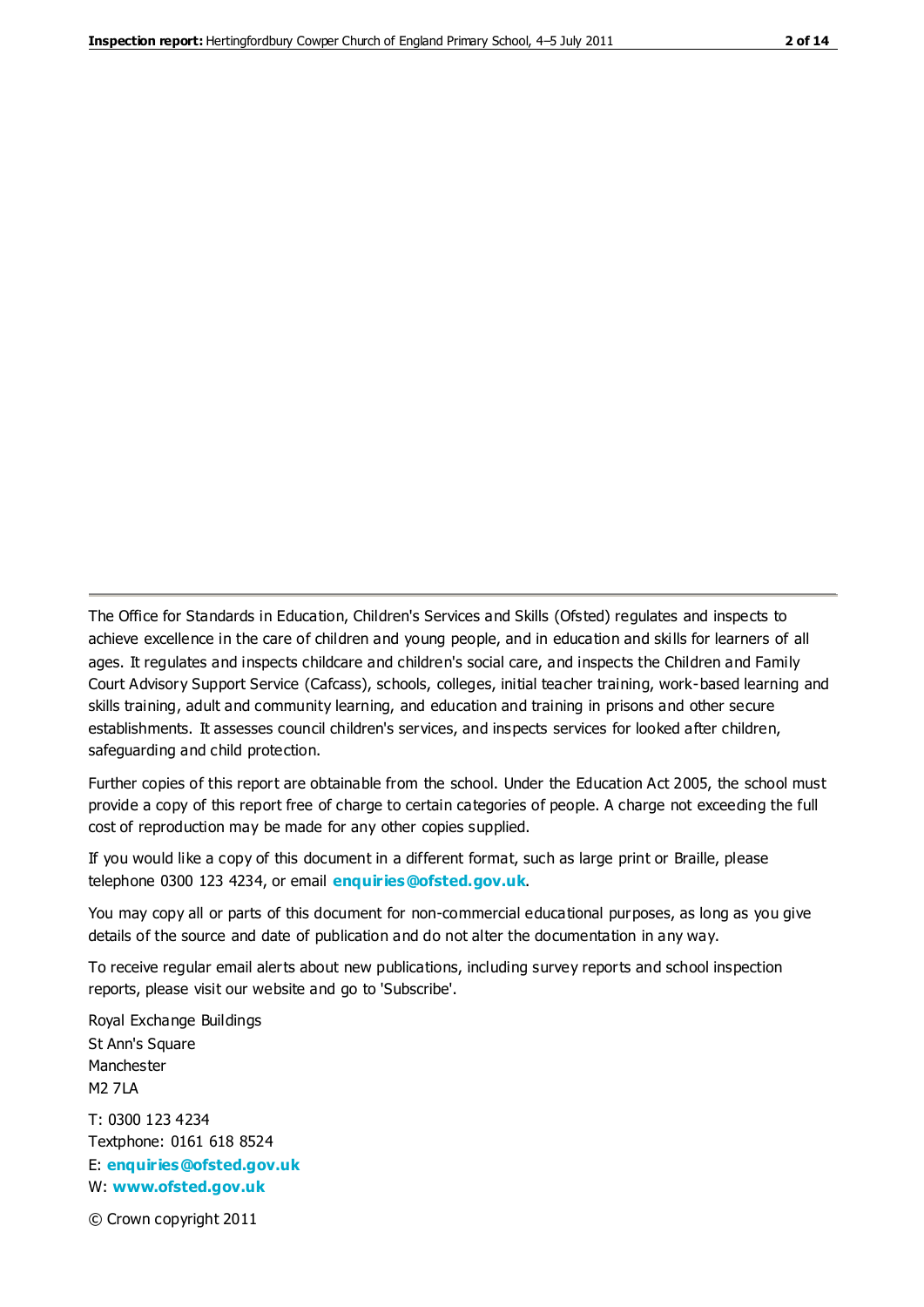# **Introduction**

This inspection was carried out by three additional inspectors, who observed 15 lessons led by 10 different teachers. The inspectors held meetings with members of the governing body, staff, parents and groups of pupils. They observed the school's work and looked at a wide range of documentation. This included the school's analysis of pupils' progress, teachers' lesson plans, the school improvement plan, leaders' monitoring records and pupils' work. Questionnaires from staff and from 98 parents and carers were analysed and their responses taken into account.

The inspection team reviewed many aspects of the school's work. It looked in detail at a number of key areas.

- How well do pupils progress in mathematics in Key Stage 2, and are current Year 6 pupils on track to attain their targets?
- How well do teachers use assessments to plan future work?
- How effective is teachers' marking of pupils' work, and have previous inconsistencies been removed?
- What is the role of teachers with particular responsibilities in the school's monitoring and evaluation procedures?

# **Information about the school**

This village primary school is of below average size. A minority of pupils live in the village but most come from surrounding villages and nearby towns, particularly Hertford and Welwyn Garden City. Most pupils are of White British heritage and there are very few pupils who speak English as an additional language. The proportion known to be eligible for free school meals is low. The proportion of pupils identified as having special educational needs and/or disabilities is below average. The school has gained a number of awards, including Healthy School status and the Artsmark Gold.

The school has recently increased the number of pupils admitted to each year group to 25. This expansion has enabled pupils to be taught in separate year groups for the first time in the current school year. The Early Years Foundation Stage consists of part-time Nursery provision and a Reception class. These children are taught together in a separate unit in the school. There is a pre-school on the site. This is not managed by the governing body and is subject to a separate inspection.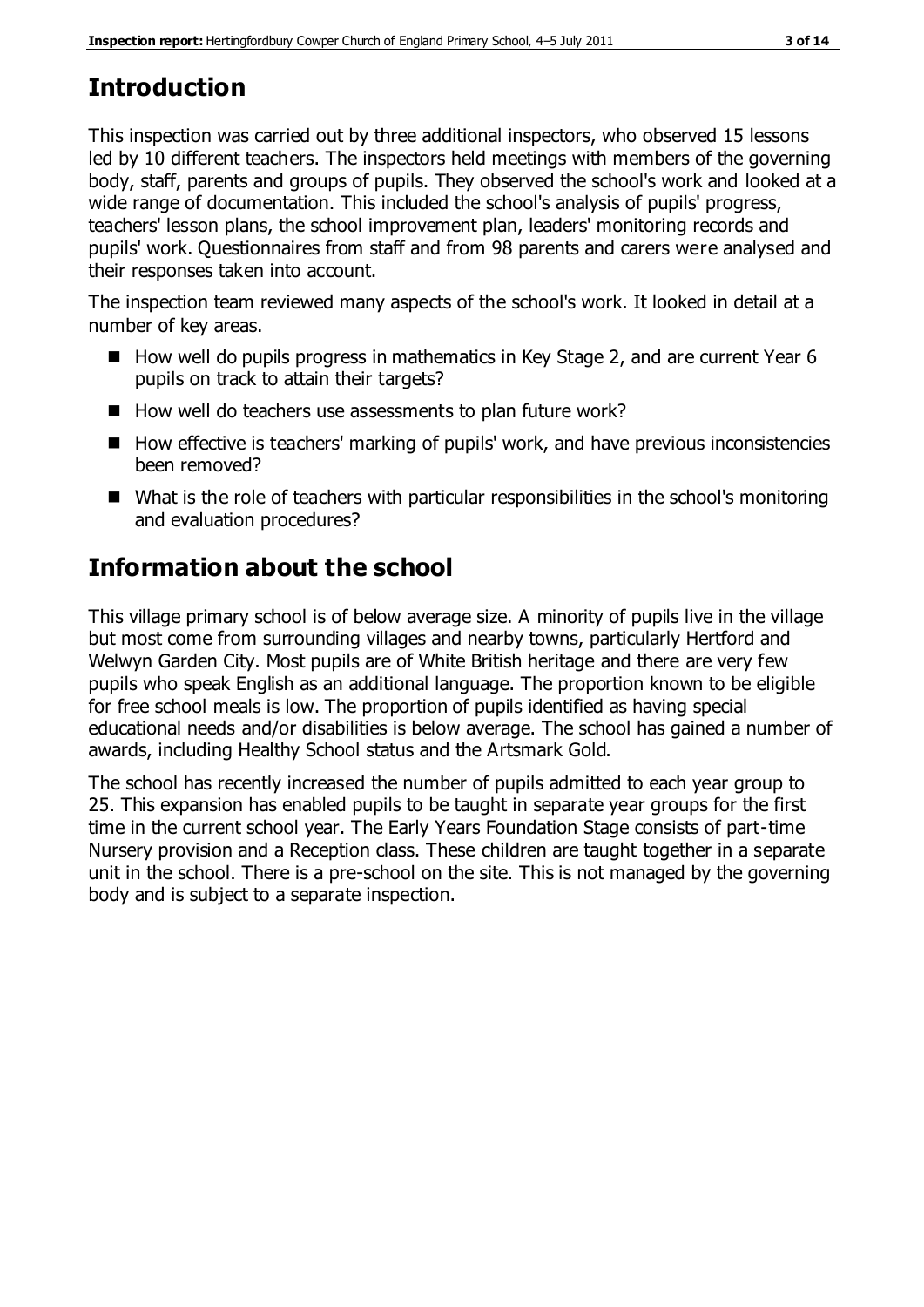# **Inspection judgements**

| Overall effectiveness: how good is the school?  | $\mathbf{1}$ |
|-------------------------------------------------|--------------|
| The school's capacity for sustained improvement |              |

# **Main findings**

This is an outstanding school. Pupils are exceptionally proud of their school and greatly enjoy learning. The headteacher is an outstanding leader. As a result, staff work exceptionally well together and share her relentless drive for excellence and for giving pupils the very best.

The combination of good teaching, an outstanding curriculum and high quality care guidance and support enables pupils to make good progress and to reach standards that are significantly above average by Year 6. All groups of pupils, including those with special educational needs and/or disabilities achieve well and make good progress in all year groups. Inspection evidence and the school's data show that standards, though already significantly above average, are still rising. In English, the school is successfully closing the small gap between the high standards in reading and those in writing. Standards are also above average in mathematics and information and communication technology (ICT) and pupils make good progress. However, the school is aware that the pupils' well developed calculation skills are not always successfully applied in practical and investigational mathematics problems.

The pupils' personal development is outstanding. Their spiritual, moral, social and cultural development is excellent. Pupils are thoughtful, articulate and friendly, and their behaviour is excellent. They say that they feel exceptionally safe in school. The school is a highly cohesive community. The school is a highly valued part of the community and contributes exceptionally well to many local and county-wide activities. Pupils relish the many opportunities that are available for them to take responsibility, for example by helping to promote village events and musical concerts and dance, sports and arts festivals within the wider community. Older pupils are particularly proud of the way that they help younger children. As one thoughtful Year 6 pupil said, 'We are the little ones' inspiration and we set a good example so that they can become like us.' They say that they love their school and are particularly enthusiastic about the opportunities they have to learn to play a musical instrument. Their enjoyment of school is reflected in the pupils' high levels of attendance. Learning across the whole curriculum is good and, because pupils have many opportunities to work in pairs and small groups, their inter-personal and speaking and listening skills develop particularly well. These exceptionally well-developed social skills, when linked to their good literacy and numeracy and their strong ICT skills, prepare them exceptionally well for their move to secondary education and life beyond.

Teaching is good and has many strengths, particularly in the teachers' management of pupils and the way that they provide interesting activities that capture the pupils' interest. Teachers routinely prepare different tasks for different pupils, although occasionally their expectations of what the pupils can achieve are not high enough. Most lessons have a good pace and teachers use a variety of approaches to involve pupils fully in their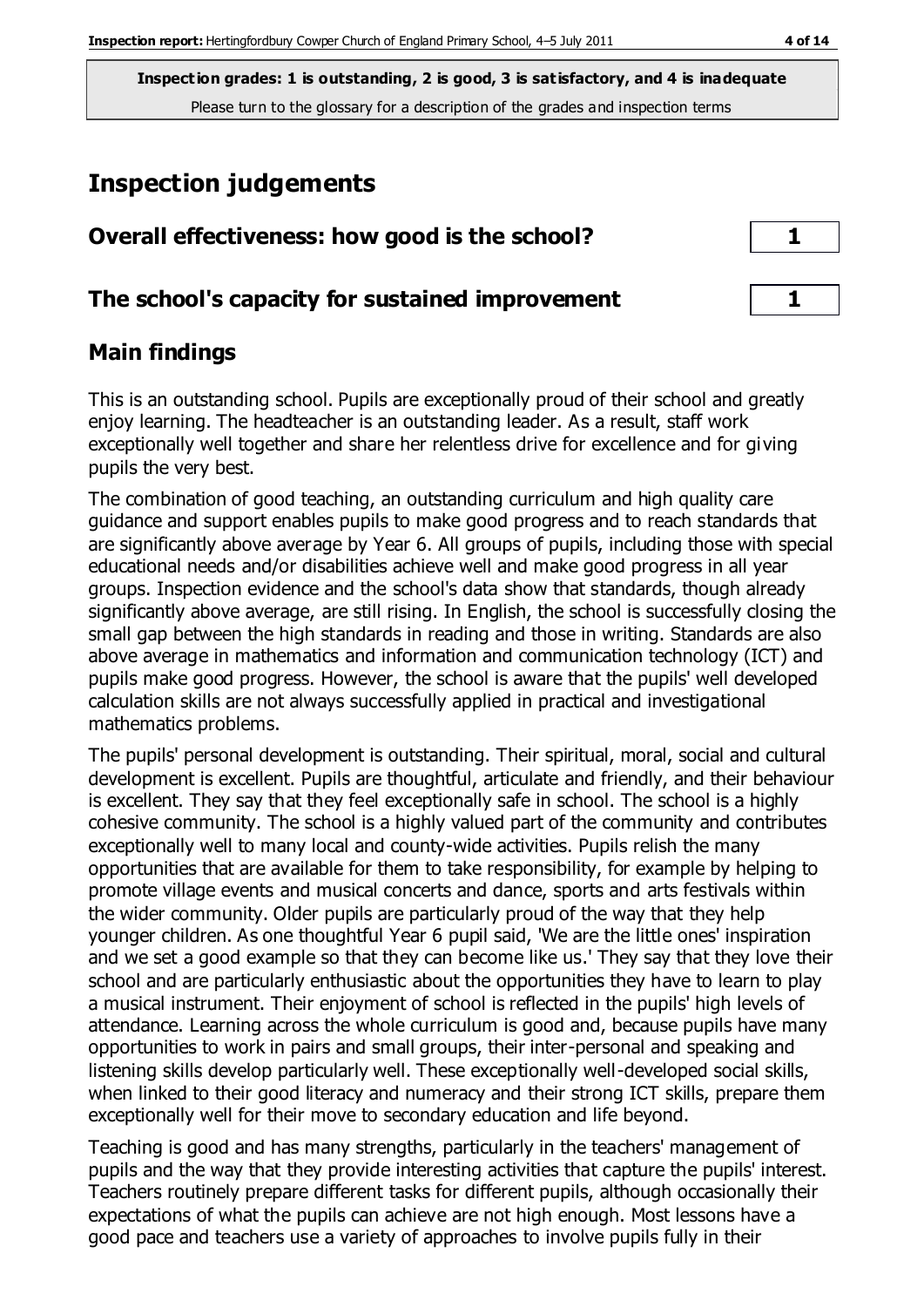learning. However, this is not always the case; in a small number of satisfactory lessons teachers spend too long in introducing or explaining tasks and this slows the pace of learning. The excellence of the partnership between parents and carers and the school was evident during the inspection when a majority of parents and carers attended one of the regular open mornings in order to see their children's learning in operation.

The staff work closely as a team and morale is high. The school's increased effectiveness since the previous inspection is the result of exceptionally thorough monitoring of provision and of pupils' progress, to which all members of staff with leadership responsibilities make a strong contribution. Their accurate evaluations result in a wellfocused improvement plan, which is a highly effective tool to drive the school forward. The school's significantly improved overall effectiveness, linked to the commitment of the staff and governors to secure even higher standards and better provision, demonstrate the school's outstanding capacity for sustaining and building on this improvement.

# **What does the school need to do to improve further?**

- $\blacksquare$  Lift the quality of teaching and learning from good to outstanding by:
	- $-$  ensuring that teachers expectations of what pupils can achieve are consistently high
	- reducing the amount of time that teachers spend introducing lessons and, thereby, raising the pace of learning in the occasional satisfactory lesson
	- providing more opportunities for pupils to apply their mathematical knowledge in practical and investigational problem-solving activities.

# **Outcomes for individuals and groups of pupils 1**

Pupils are diligent and thoughtful learners. All groups of pupils respond with enthusiasm to the interesting activities teachers provide, and sustain their concentration well. Their enjoyment of learning was a prominent feature in the lessons seen during the inspection. Pupils talk excitedly about their work and are highly motivated. For example, in an outstanding Year 4 lesson, pupils worked in pairs to plan a magazine advert as part of a unit of work on persuasive writing. Because the teacher provided an excellent context for the activity, pupils concentrated well, their learning was outstanding and they produced high quality work. Because progress is good in all year groups, by the time that they leave school standards are significantly above the national average. Current Year 6 pupils are on track to attain their challenging targets in English and also in mathematics although pupils' arithmetical knowledge is stronger than their problem solving skills. Standards in art, music and ICT are particularly high because the school's provision in these areas is very strong. Pupils who have special educational needs and/or disabilities learn well because the support that they receive in class and, where necessary, on a one-to-one basis, meets their individual needs effectively.

Pupils thrive on the many opportunities that are available for them to take responsibility. For example, Year 6 pupils coach the Key Stage 1 choirs as part of an inter-class choir challenge. The influential school council provides an opportunity for pupils to inform decisions about school organisation, such as proposed changes to playtime arrangements and the introduction of equipment rotas. Pupils have an excellent understanding of what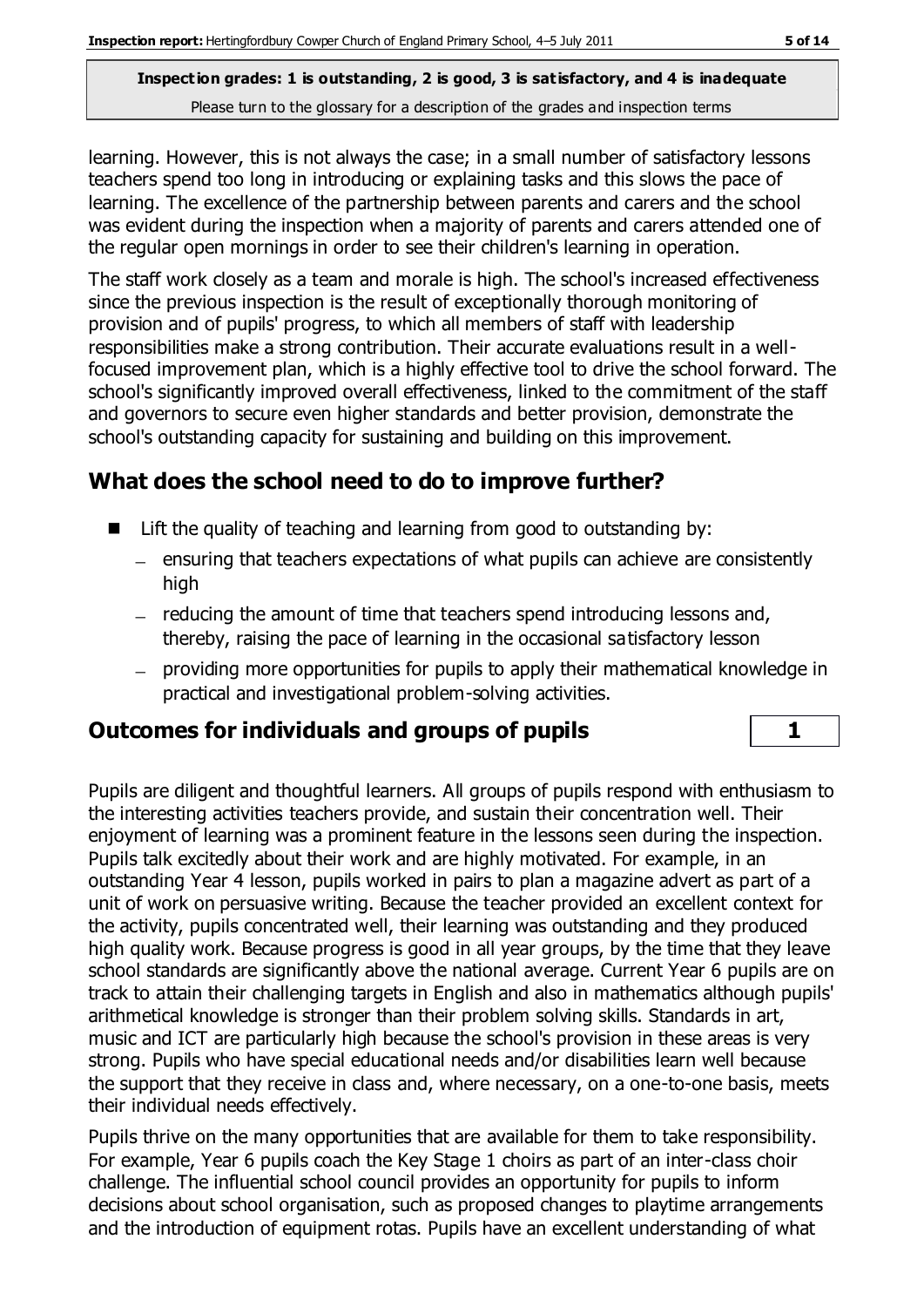constitutes a safe and healthy lifestyle and this is demonstrated by the re-accreditation of the Healthy School status.

These are the grades for pupils' outcomes

| Pupils' achievement and the extent to which they enjoy their learning                                                     | $\overline{\phantom{a}}$ |
|---------------------------------------------------------------------------------------------------------------------------|--------------------------|
| Taking into account:<br>Pupils' attainment <sup>1</sup>                                                                   | 2                        |
| The quality of pupils' learning and their progress                                                                        | 2                        |
| The quality of learning for pupils with special educational needs and/or disabilities<br>and their progress               | $\mathfrak{p}$           |
| The extent to which pupils feel safe                                                                                      | 1                        |
| Pupils' behaviour                                                                                                         | 1                        |
| The extent to which pupils adopt healthy lifestyles                                                                       | 1                        |
| The extent to which pupils contribute to the school and wider community                                                   | 1                        |
| The extent to which pupils develop workplace and other skills that will contribute to<br>their future economic well-being | 1                        |
| Taking into account:<br>Pupils' attendance <sup>1</sup>                                                                   |                          |
| The extent of pupils' spiritual, moral, social and cultural development                                                   |                          |

<sup>1</sup> The grades for attainment and attendance are: 1 is high; 2 is above average; 3 is broadly average; and 4 is low

# **How effective is the provision?**

Pupils are taught well. Inconsistencies in the marking of pupils' work have been removed. Teachers identify pupils' successes effectively and give frequent guidance on how to improve. Increasingly, pupils draw up their own criteria for judging how successful their work has been and this promotes their independence in learning. The school's ethos and the way the curriculum supports personal development, with its strong emphasis on personal responsibility, means that pupils are self-disciplined, that levels of mutual respect are high and that pupils willingly rise to the challenge to do their best. The best teaching is outstanding and embodies an exciting focus for learning that engages pupils' interest and stimulates great enthusiasm. Lessons are invariably planned well and pitched at challenging levels, on the basis of thorough assessments of pupils' prior learning. Teachers generally make learning relevant by carefully combining subjects. For example, as part of a Year 6 design technology topic on hats, pupils investigated the relationship between head and body proportions and used their developing understanding of proportion to solve the mystery of the hat thief. Because the context was relevant, pupils learned well and their mathematical understanding was developed effectively. However, this is not always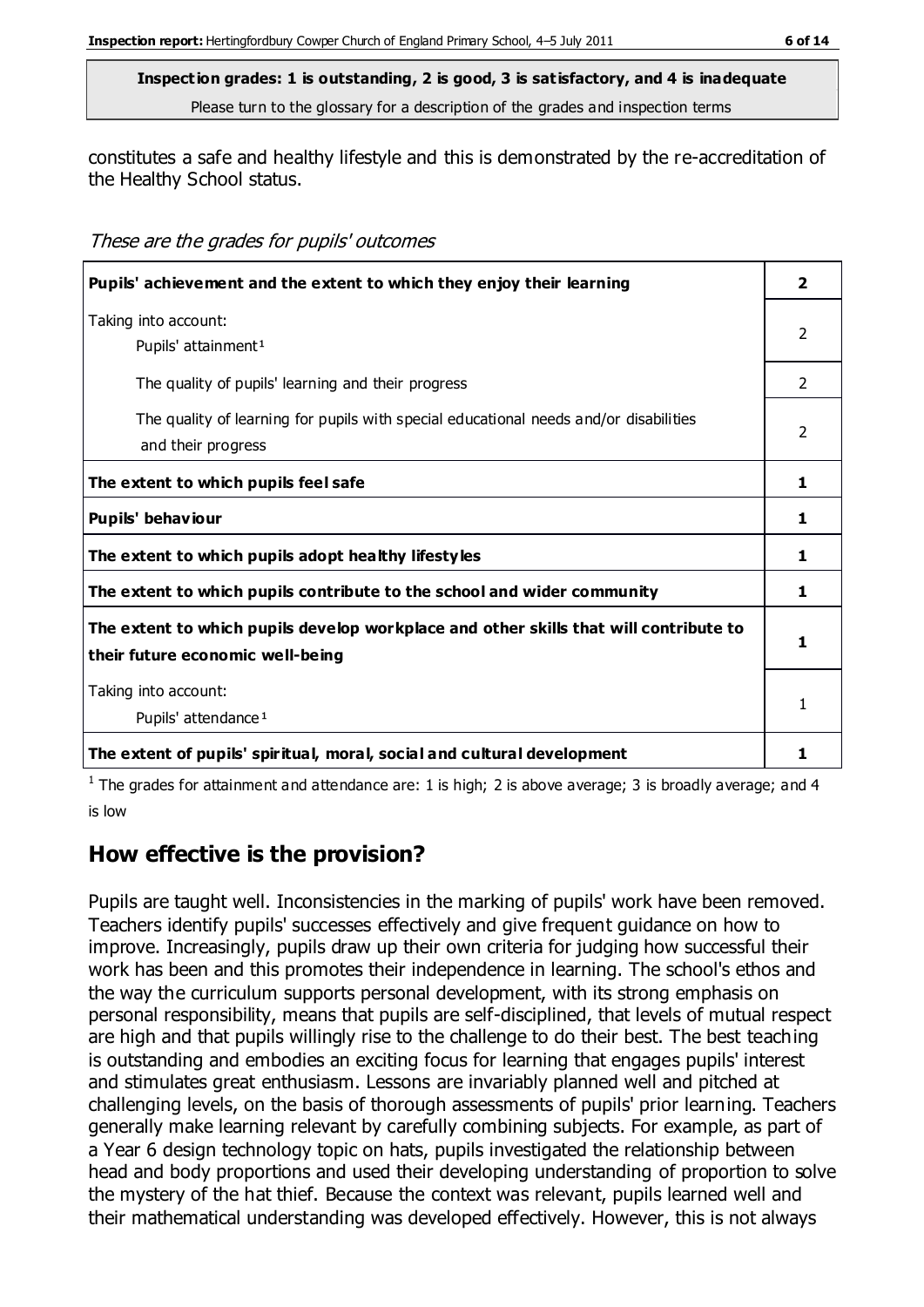the case because too few opportunities are provided for pupils to carry out investigational mathematics.

The curriculum continues to be of outstanding quality. It is enriched significantly by having a strong focus on the visual and performing arts and by a particularly good range of extracurricular activities. High-quality musical activities are central to the life of the school, with many choirs, instrumental groups and performance opportunities being provided. Most pupils in Key Stage 2 learn to play a musical instrument. The strength of the curriculum for the Arts is recognised through the school gaining the Artsmark Gold award. The school also provides a highly effective programme for personal, social and emotional development, with opportunities for the development of self-confidence and independence through residential educational visits for all pupils in Years 3 to 6. Consequently, pupils are mature, confident and have highly-developed personal skills by the time that they leave the school.

Pupils are cared for and supported exceptionally well. They are very well known to all adults in the school so their well-being is promoted at all times during the day. The school provides a very positive and welcoming learning environment. Parents and carers of pupils who join from other schools are effusive in their praise of the support that their children get when joining the school. There are very productive relationships with a range of outside agencies that the school can call upon whenever there is a need. There is exceptionally strong support for pupils and families whose circumstances may make them vulnerable.

| The quality of teaching                                                                                    |  |
|------------------------------------------------------------------------------------------------------------|--|
| Taking into account:<br>The use of assessment to support learning                                          |  |
| The extent to which the curriculum meets pupils' needs, including, where relevant,<br>through partnerships |  |
| The effectiveness of care, guidance and support                                                            |  |

These are the grades for the quality of provision

# **How effective are leadership and management?**

The leadership and management of the headteacher are excellent. She is much admired by the whole school community because she provides inclusive and strong leadership. She is ambitious for the school, drives improvement and instils ambition exceptionally well. Consequently, there is a shared determination to move the school forward. Previously, there were weaknesses in the monitoring and evaluation role of teachers with leadership responsibilities. This is no longer the case because these members of staff now make a valuable and important contribution to the school's high-quality self-evaluation procedures. This rigorous monitoring provides detailed information about what is needed to improve further the quality of teaching and learning and to maintain the overall rate of school improvement. Ensuring that there is equality of opportunity for all is a high priority in this school. This is demonstrated by the in-depth discussions that take place regarding any pupil who does not make expected progress. This approach has resulted in gaps in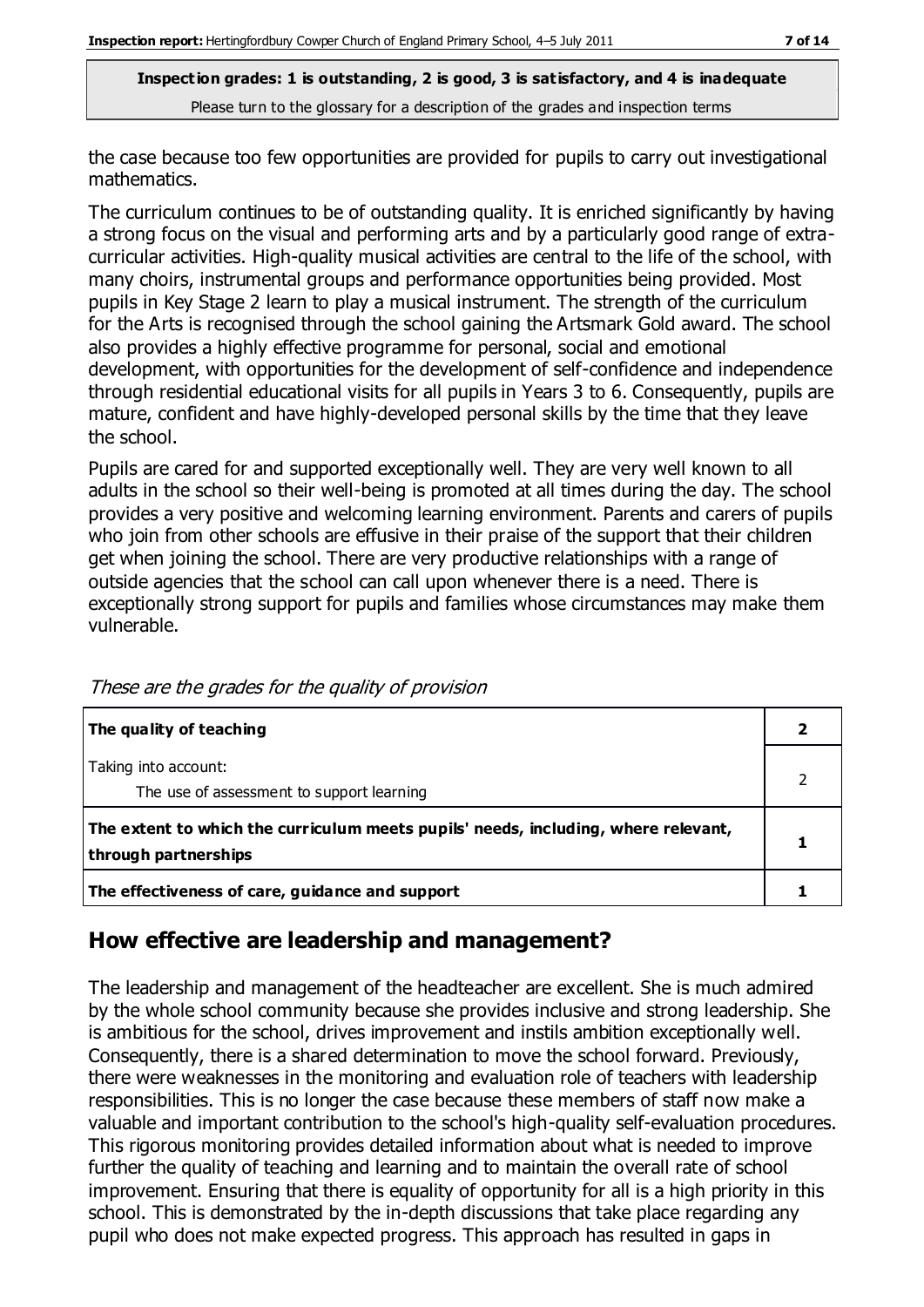performance being closed for all groups of pupils. In addition, discrimination of any kind is not tolerated; all pupils are fully included in what the school has to offer.

Governance is good. Although there have been a number of changes in the governing body, members have a good understanding of the school's strengths and development points because they ensure that they check for themselves by regularly visiting the school. They ensure that all regulatory requirements are met in full and pay close attention to the safeguarding of pupils. Consequently, the school adopts recommended good practice in staff vetting procedures and in all areas of health and safety.

The school's promotion of community cohesion is highly effective. The school plays an important role in the local community. Events, such as the visit by an Indian dancer and a trip to a local gurdwara give pupils first-hand experience of cultures and beliefs that are different from their own. Pupils' global understanding is developed exceptionally well by curricular projects and themes that focus on different countries and cultures. Their understanding is also supported by the close links that have been established with a school in France and a developing link with a school in South Africa.

| The effectiveness of leadership and management in embedding ambition and driving<br>improvement                                                                  |   |
|------------------------------------------------------------------------------------------------------------------------------------------------------------------|---|
| Taking into account:<br>The leadership and management of teaching and learning                                                                                   |   |
| The effectiveness of the governing body in challenging and supporting the<br>school so that weaknesses are tackled decisively and statutory responsibilities met |   |
| The effectiveness of the school's engagement with parents and carers                                                                                             |   |
| The effectiveness of partnerships in promoting learning and well-being                                                                                           | 2 |
| The effectiveness with which the school promotes equality of opportunity and tackles<br>discrimination                                                           |   |
| The effectiveness of safeguarding procedures                                                                                                                     | 2 |
| The effectiveness with which the school promotes community cohesion                                                                                              | 1 |
| The effectiveness with which the school deploys resources to achieve value for money                                                                             |   |

These are the grades for leadership and management

# **Early Years Foundation Stage**

Children enter the Nursery with abilities that are generally above the levels that are normally expected of three-year-olds, particularly in their speaking and listening and in their social and emotional development. They make good progress in both Nursery and Reception and, by the time that they enter Year 1, almost all reach the levels expected and a large majority exceeds them. Adults support the children's learning well, particularly by their effective use of open questions when playing alongside children or when children have chosen activities for themselves. This approach enables staff to support and challenge the learning of individual children effectively. While assessments are used well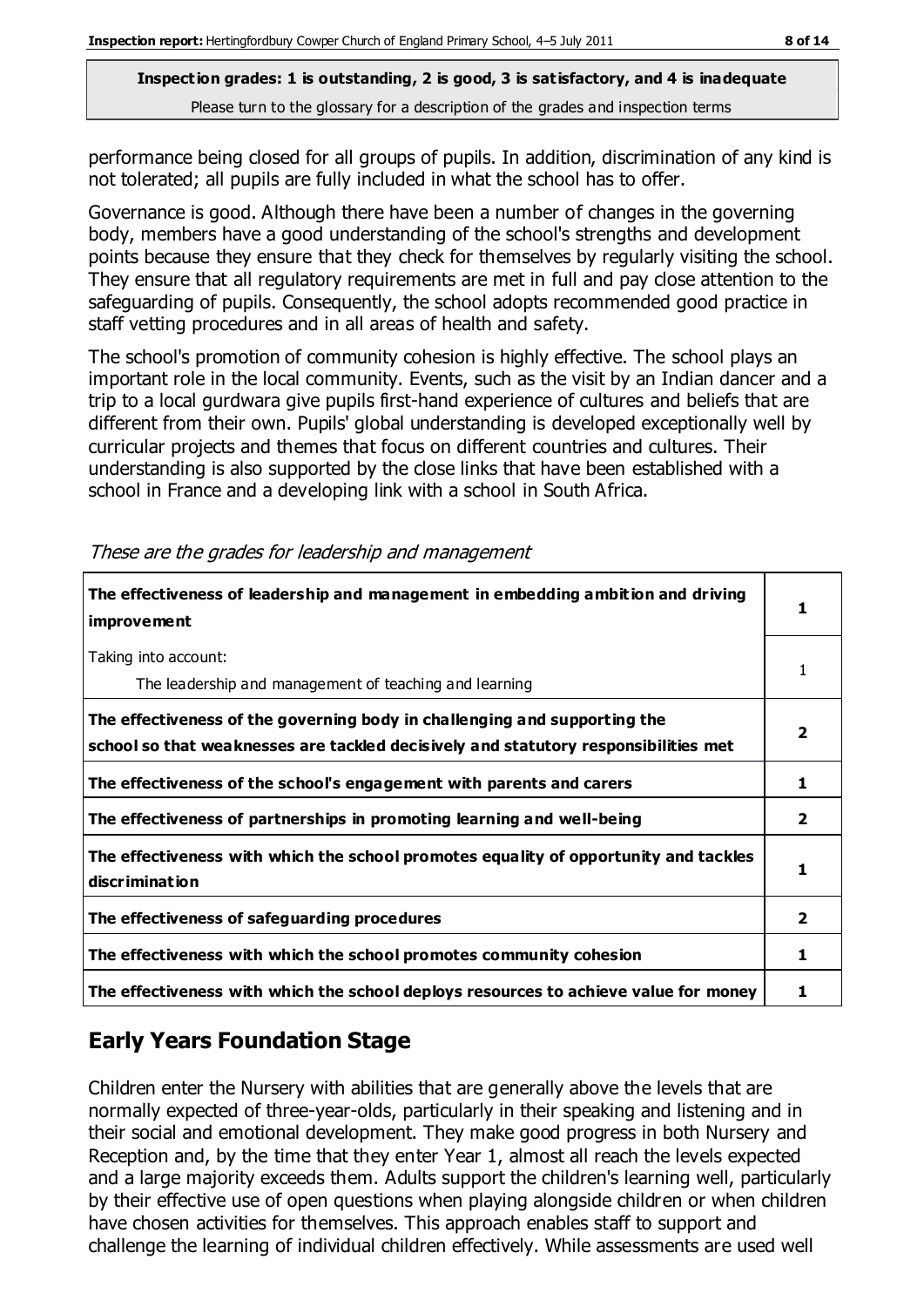to target future learning, this is not always evident when Reception children are taught in whole class sessions. On these occasions, the pace of learning can be slower, with a lack of challenge for the more able children.

Activities are generally well-chosen to interest children and to draw them into purposeful learning. A good range of activities is available in both the indoor and outdoor learning environment. Children are able to make choices and develop independence as they enjoy exploring learning opportunities in an open-ended manner.

#### These are the grades for the Early Years Foundation Stage

| <b>Overall effectiveness of the Early Years Foundation Stage</b>                      |  |
|---------------------------------------------------------------------------------------|--|
| Taking into account:<br>Outcomes for children in the Early Years Foundation Stage     |  |
| The quality of provision in the Early Years Foundation Stage                          |  |
| The effectiveness of leadership and management of the Early Years Foundation<br>Stage |  |

# **Views of parents and carers**

A high proportion of parents and carers returned questionnaires. Their responses, and inspectors' discussions with parents and carers, indicate that they are unanimous in the view that they are happy with their children's experience at the school, that the school keeps their children safe and that their children enjoy school. Many parents and carers wrote highly positive comments about the close 'family' ethos of the school. This was particularly the case for the many families that are delighted that they have moved their children to the school. A few parents and carers stated that they felt that the school does not inform them sufficiently well about their children's progress. This was reviewed as part of the inspection, and the school's arrangements were found to be at least as effective as those typically seen in other schools.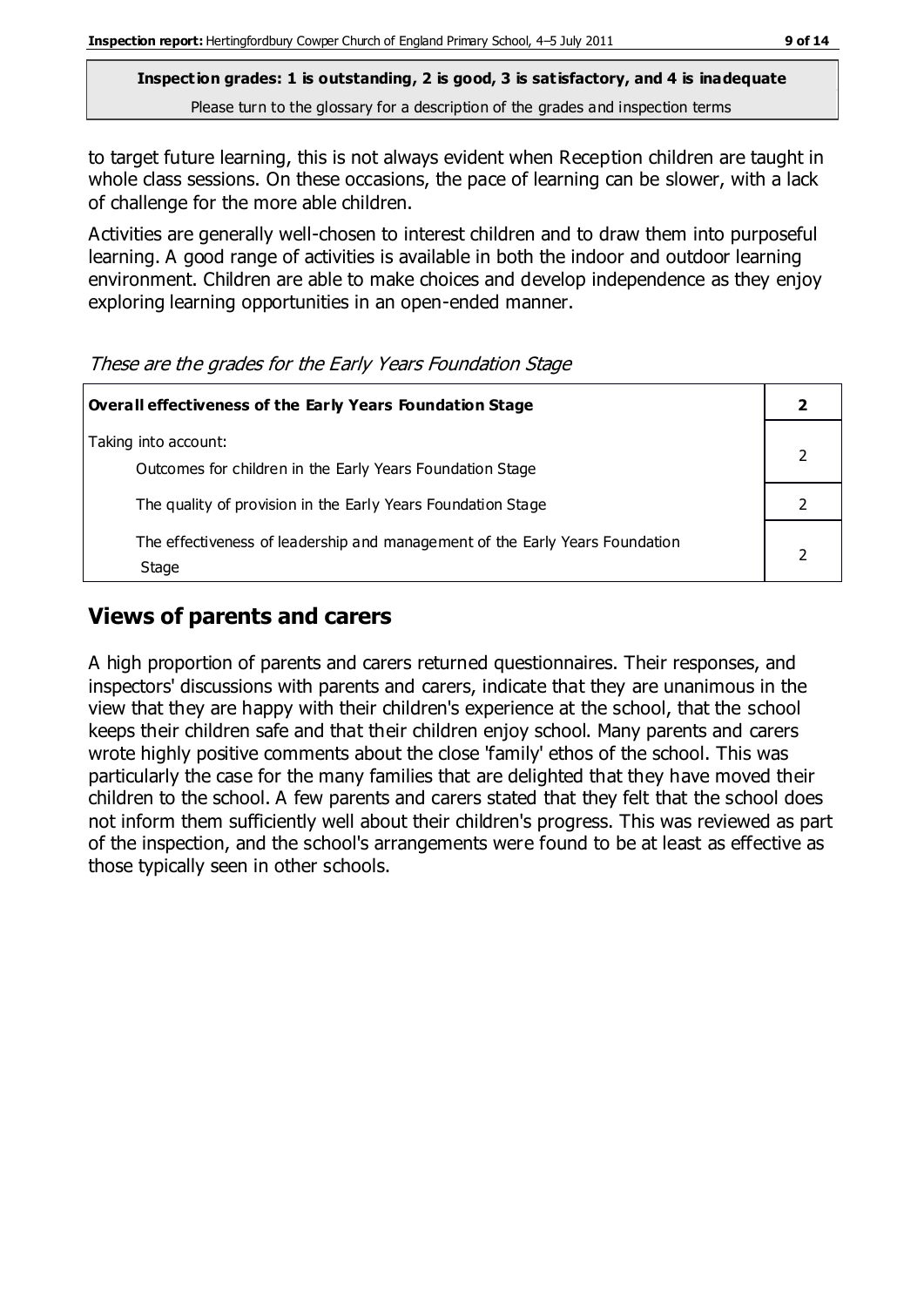#### **Responses from parents and carers to Ofsted's questionnaire**

Ofsted invited all the registered parents and carers of pupils registered at Hertingfordbury Cowper Primary School to complete a questionnaire about their views of the school.

In the questionnaire, parents and carers were asked to record how strongly they agreed with 13 statements about the school. The inspection team received 98 completed questionnaires by the end of the on-site inspection. In total, there are 173 pupils registered at the school.

| <b>Statements</b>                                                                                                                                                                                                                                       | <b>Strongly</b><br>agree |               | <b>Agree</b> |               | <b>Disagree</b> |               | <b>Strongly</b><br>disagree |               |
|---------------------------------------------------------------------------------------------------------------------------------------------------------------------------------------------------------------------------------------------------------|--------------------------|---------------|--------------|---------------|-----------------|---------------|-----------------------------|---------------|
|                                                                                                                                                                                                                                                         | <b>Total</b>             | $\frac{0}{0}$ | <b>Total</b> | $\frac{0}{0}$ | <b>Total</b>    | $\frac{0}{0}$ | <b>Total</b>                | $\frac{1}{2}$ |
| My child enjoys school                                                                                                                                                                                                                                  | 67                       | 68            | 31           | 32            | 0               | 0             | $\mathbf 0$                 | $\mathbf 0$   |
| The school keeps my child<br>safe                                                                                                                                                                                                                       | 66                       | 67            | 32           | 33            | 0               | 0             | $\mathbf 0$                 | $\mathbf 0$   |
| My school informs me about<br>my child's progress                                                                                                                                                                                                       | 41                       | 42            | 46           | 47            | 10              | 10            | $\mathbf 0$                 | $\mathbf 0$   |
| My child is making enough<br>progress at this school                                                                                                                                                                                                    | 51                       | 52            | 40           | 41            | 4               | 4             | $\mathbf 0$                 | $\mathbf 0$   |
| The teaching is good at this<br>school                                                                                                                                                                                                                  | 65                       | 66            | 30           | 31            | 0               | 0             | 0                           | $\mathbf 0$   |
| The school helps me to<br>support my child's learning                                                                                                                                                                                                   | 52                       | 53            | 40           | 41            | 5               | 5             | $\mathbf 0$                 | $\mathbf 0$   |
| The school helps my child to<br>have a healthy lifestyle                                                                                                                                                                                                | 73                       | 74            | 25           | 26            | 0               | $\mathbf 0$   | $\mathbf 0$                 | $\mathbf 0$   |
| The school makes sure that<br>my child is well prepared for<br>the future (for example<br>changing year group,<br>changing school, and for<br>children who are finishing<br>school, entering further or<br>higher education, or entering<br>employment) | 59                       | 60            | 33           | 34            | 1               | 1             | $\mathbf 0$                 | $\mathbf 0$   |
| The school meets my child's<br>particular needs                                                                                                                                                                                                         | 60                       | 61            | 29           | 30            | 5               | 5             | $\mathbf 0$                 | $\mathbf 0$   |
| The school deals effectively<br>with unacceptable behaviour                                                                                                                                                                                             | 58                       | 59            | 34           | 35            | 4               | 4             | $\mathbf 0$                 | 0             |
| The school takes account of<br>my suggestions and concerns                                                                                                                                                                                              | 38                       | 39            | 51           | 52            | 5               | 5             | 1                           | 1             |
| The school is led and<br>managed effectively                                                                                                                                                                                                            | 59                       | 60            | 37           | 38            | $\pmb{0}$       | $\mathbf 0$   | $\mathbf 0$                 | $\mathbf 0$   |
| Overall, I am happy with my<br>child's experience at this<br>school                                                                                                                                                                                     | 59                       | 60            | 39           | 40            | $\pmb{0}$       | $\pmb{0}$     | $\mathbf 0$                 | $\mathbf 0$   |

The table above summarises the responses that parents and carers made to each statement. The percentages indicate the proportion of parents and carers giving that response out of the total number of completed questionnaires. Where one or more parents and carers chose not to answer a particular question, the percentages will not add up to 100%.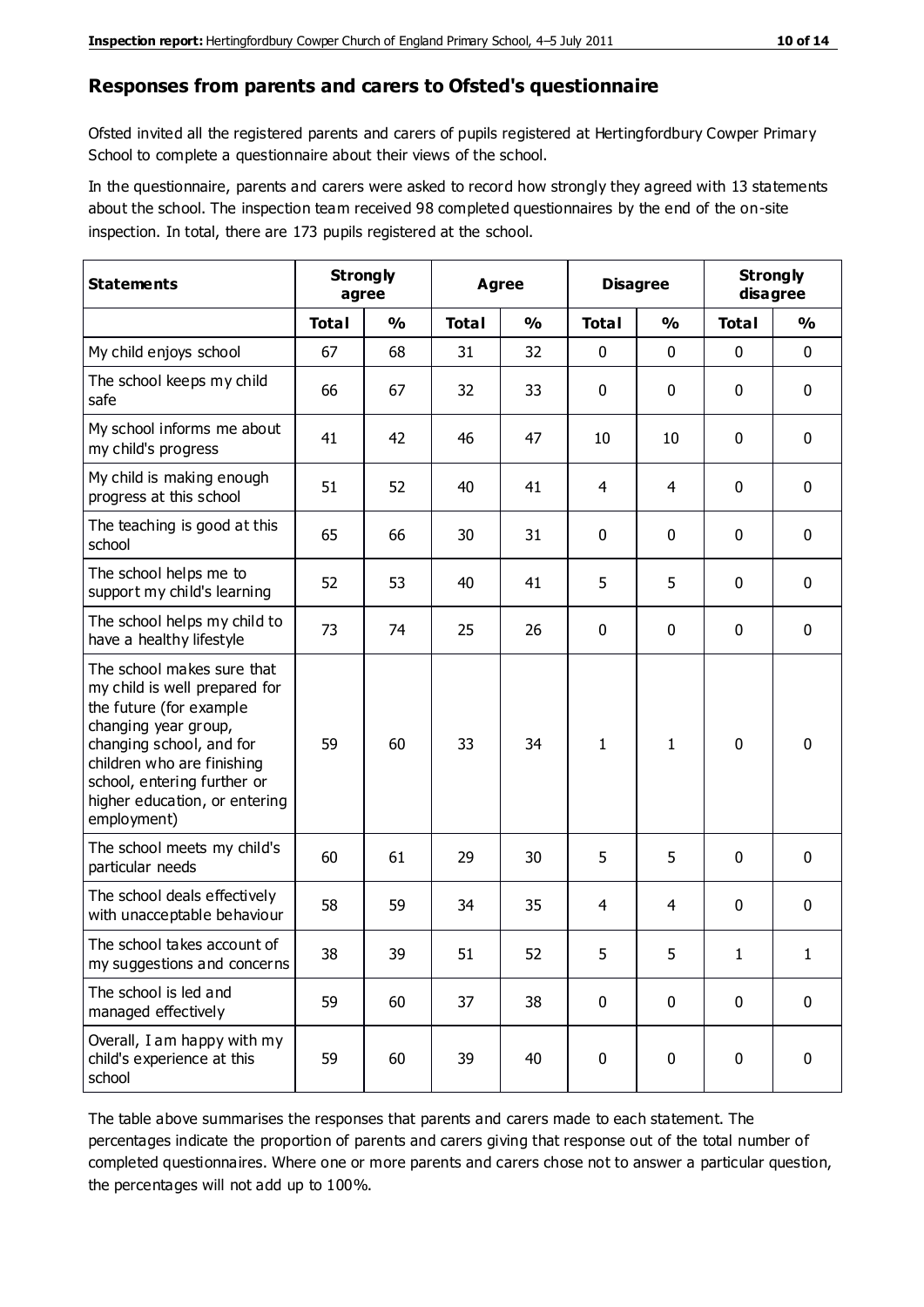# **Glossary**

| Grade   | <b>Judgement</b> | <b>Description</b>                                                                                                                                                                                                            |
|---------|------------------|-------------------------------------------------------------------------------------------------------------------------------------------------------------------------------------------------------------------------------|
| Grade 1 | Outstanding      | These features are highly effective. An outstanding school<br>provides exceptionally well for all its pupils' needs.                                                                                                          |
| Grade 2 | Good             | These are very positive features of a school. A school that<br>is good is serving its pupils well.                                                                                                                            |
| Grade 3 | Satisfactory     | These features are of reasonable quality. A satisfactory<br>school is providing adequately for its pupils.                                                                                                                    |
| Grade 4 | Inadequate       | These features are not of an acceptable standard. An<br>inadequate school needs to make significant improvement<br>in order to meet the needs of its pupils. Ofsted inspectors<br>will make further visits until it improves. |

### **What inspection judgements mean**

### **Overall effectiveness of schools**

|                       | Overall effectiveness judgement (percentage of schools) |      |                     |                   |
|-----------------------|---------------------------------------------------------|------|---------------------|-------------------|
| <b>Type of school</b> | <b>Outstanding</b>                                      | Good | <b>Satisfactory</b> | <b>Inadequate</b> |
| Nursery schools       | 46                                                      | 48   | 6                   |                   |
| Primary schools       | 6                                                       | 47   | 40                  | 7                 |
| Secondary schools     | 12                                                      | 39   | 38                  | 11                |
| Sixth forms           | 13                                                      | 42   | 41                  | 3                 |
| Special schools       | 28                                                      | 49   | 19                  | 4                 |
| Pupil referral units  | 14                                                      | 45   | 31                  | 10                |
| All schools           | 10                                                      | 46   | 37                  |                   |

New school inspection arrangements were introduced on 1 September 2009. This means that inspectors now make some additional judgements that were not made previously.

The data in the table above are for the period 1 September 2010 to 31 December 2010 and are consistent with the latest published official statistics about maintained school inspection outcomes (see **[www.ofsted.gov.uk](http://www.ofsted.gov.uk/)**).

The sample of schools inspected during 2010/11 was not representative of all schools nationally, as weaker schools are inspected more frequently than good or outstanding schools.

Percentages are rounded and do not always add exactly to 100.

Sixth form figures reflect the judgements made for the overall effectiveness of the sixth form in secondary schools, special schools and pupil referral units.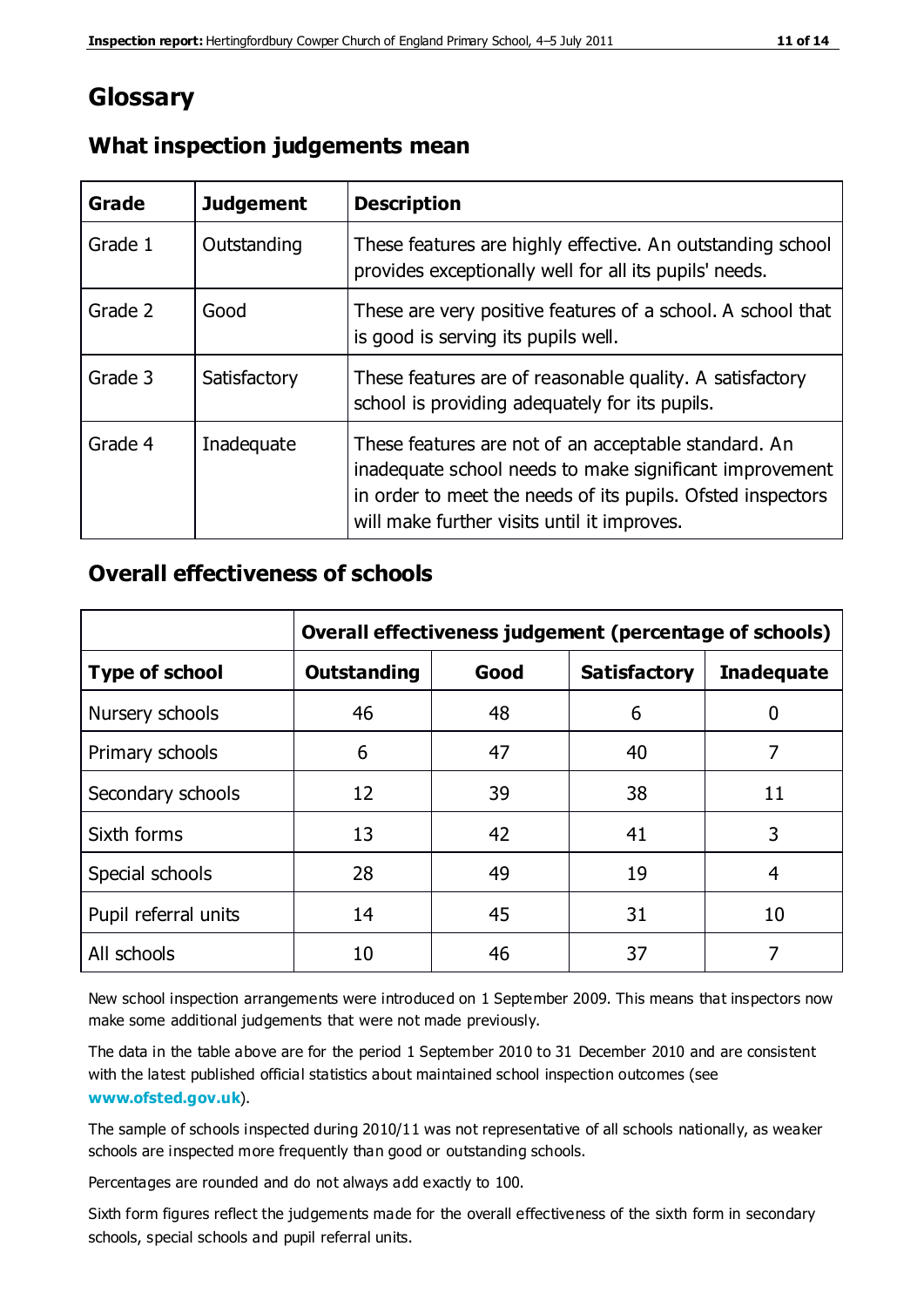# **Common terminology used by inspectors**

| Achievement:               | the progress and success of a pupil in their learning,<br>development or training.                                                                                                                                                          |
|----------------------------|---------------------------------------------------------------------------------------------------------------------------------------------------------------------------------------------------------------------------------------------|
| Attainment:                | the standard of the pupils' work shown by test and<br>examination results and in lessons.                                                                                                                                                   |
| Capacity to improve:       | the proven ability of the school to continue<br>improving. Inspectors base this judgement on what<br>the school has accomplished so far and on the quality<br>of its systems to maintain improvement.                                       |
| Leadership and management: | the contribution of all the staff with responsibilities,<br>not just the headteacher, to identifying priorities,<br>directing and motivating staff and running the school.                                                                  |
| Learning:                  | how well pupils acquire knowledge, develop their<br>understanding, learn and practise skills and are<br>developing their competence as learners.                                                                                            |
| Overall effectiveness:     | inspectors form a judgement on a school's overall<br>effectiveness based on the findings from their<br>inspection of the school. The following judgements,<br>in particular, influence what the overall effectiveness<br>judgement will be. |
|                            | The school's capacity for sustained<br>improvement.                                                                                                                                                                                         |
|                            | Outcomes for individuals and groups of pupils.                                                                                                                                                                                              |
|                            | The quality of teaching.                                                                                                                                                                                                                    |
|                            | The extent to which the curriculum meets<br>pupils' needs, including, where relevant,<br>through partnerships.                                                                                                                              |
|                            | The effectiveness of care, guidance and<br>support.                                                                                                                                                                                         |
| Progress:                  | the rate at which pupils are learning in lessons and<br>over longer periods of time. It is often measured by<br>comparing the pupils' attainment at the end of a key                                                                        |

stage with their attainment when they started.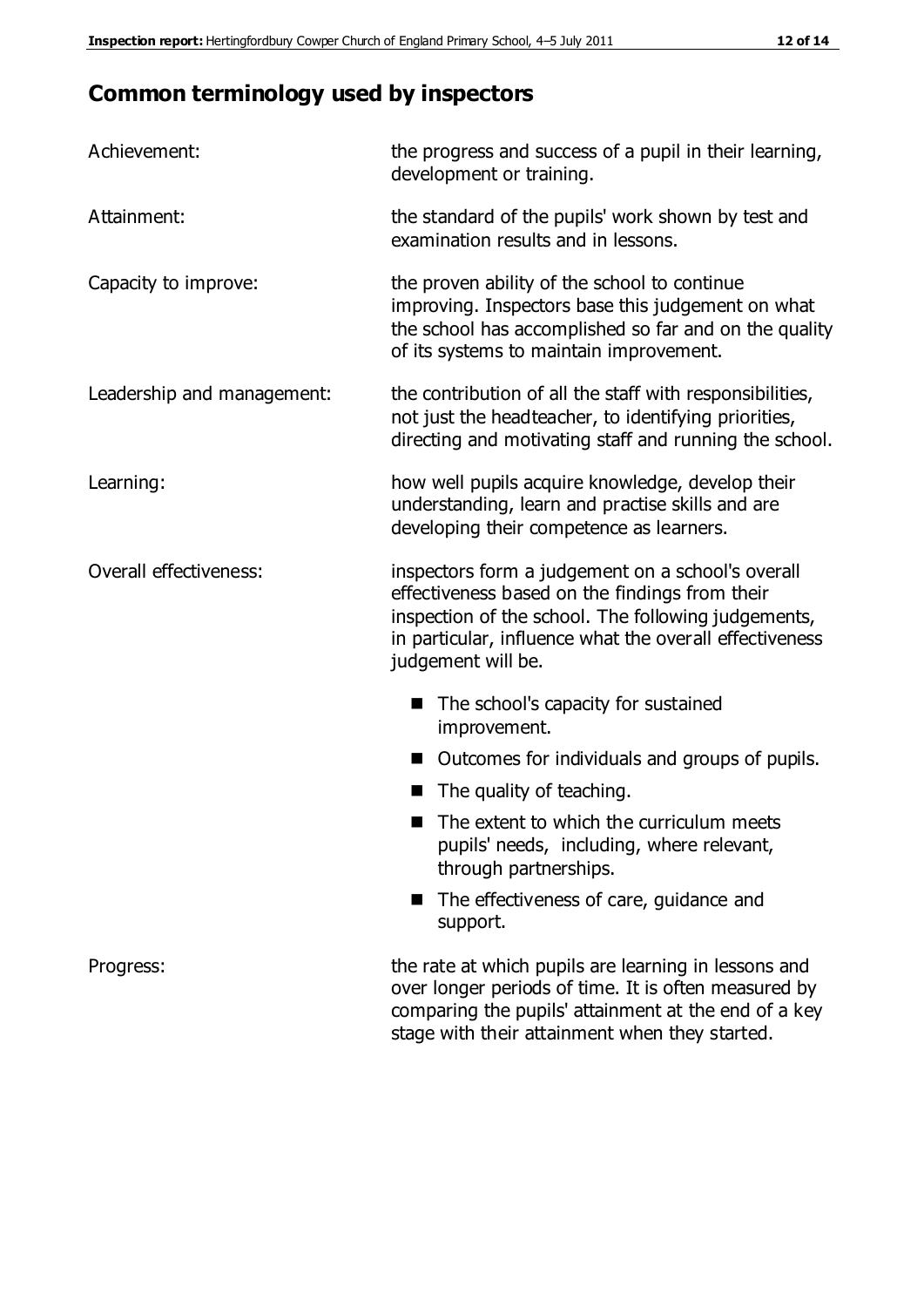### **This letter is provided for the school, parents and carers to share with their children. It describes Ofsted's main findings from the inspection of their school.**

6 July 2011

#### Dear Pupils

#### **Inspection of Hertingfordbury Cowper Primary School, Hertford, SG14 2LR**

Thank you for making us so welcome when we visited your school. We really enjoyed seeing you working hard in lessons and getting on so well together. I was so sorry that I couldn't see the whole of your performance of 'Mrs Butler' but I thought you were brilliant in the parts that I saw. I am sure that your parents will have thoroughly enjoyed your singing and acting when they got to see it. The many of you who were kind enough to speak to us showed how proud you are of your school. You are right to be, because it is an outstanding school!

We found that you really enjoy school, behave outstandingly well, attain above average standards and make excellent progress in your personal development. You know all about how to stay safe and to live healthy lives. Your headteacher runs your school exceptionally well and she has excellent support from all the other staff and the governing body. They understand how they could make it even better. Your teachers do a good job too. They teach you well and make sure that your topics are exciting and interesting. Everyone makes sure that you feel really safe in school.

Even in an outstanding school such as yours, there are always some things to do to make it better. We have asked your headteacher to make sure all your lessons are as good as the best. To do this, we have asked teachers to do three things. Firstly, to always have high expectations of what you can do and achieve; secondly, to make sure that your learning is brisk by not spending too long introducing lessons, and finally, to give you more chances to practise your practical mathematics skills. You can help by always trying to do your best.

We hope that you continue to enjoy your education as much as you do now.

Yours sincerely

Keith Sadler Lead inspector